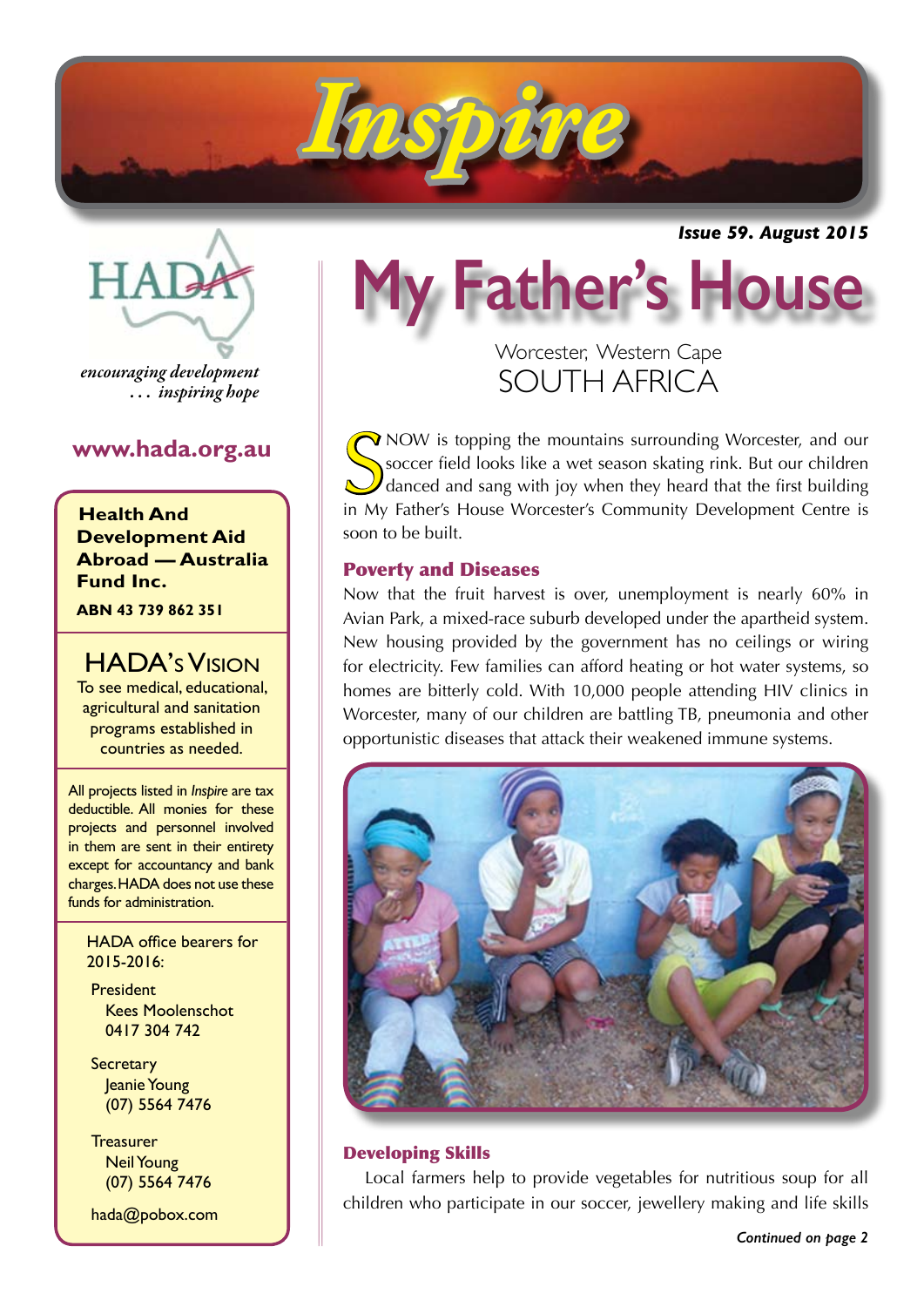

#### Developing Self-Esteem

Our soccer and life skills program has quickly grown to over 60 boys, while 40 girls take part in ball games and craft skills. A local business has provided a wooden shed to give temporary shelter from winter rain and bitterly cold winds.

Our girls are learning to make jewellery for their own enjoyment and to develop self-esteem. We hold a Blessing Boutique at month's end, when people are paid. Warm

classes. We provide nutrition knowledge to the children so they can make good choices. Local women prepare the soup, ensuring they maintain responsibility for their own children's welfare.

#### Transforming Lives

Leaders Raymond and Astrid have been transformed from lives of addiction and drug selling. We are assisting them to complete an Associate Diploma in Social Work. Their passion is to provide healing for fatherlessness, abuse and other family afflictions that cause children to join gangs and turn to drugs to escape their hurt.



second-hand clothing and bedding are sold, as well as jewellery we have made. Money is raised to provide more jewellery components and also gas for cooking soup, to help programs become self-sustaining. Girls are encouraged to sell what they make to provide pocket money.

#### Better Education

As we raise money for more tables, we will offer after-school homework classes and extend our life skills and leadership training. Monitoring of school results will enable us to encourage children to reach higher academic standards.

Effective education for parents will help them overcome learned abusive patterns, and enable them to build their children's self-esteem.

#### Employment Opportunities

Farm jobs are becoming scarce as workers are being replaced by machinery. We are drawing plans for a building with a large kitchen, secure storage area and toilets, to serve as a club house and teaching space. Once our building is completed, we plan to train school leavers in skills to start and manage small businesses. Local skilled workers

have offered to teach hairdressing, carpentry, sewing and cooking skills. Our Blessing Boutique will be extended to offer cheap haircuts, manicures, nutritious snacks, and wooden toys. Local small business owners will become role models, giving assistance in project planning, account keeping and effectively managing a business.

> *~ Jan Buchanan Director, My Father's House Worcester*

#### **PROPOSED POSTAGE INCREASE**

We have been advised that postage charges will increase shortly and we are looking to keep our costs to a minimum.

If you have an email address, would you prefer to receive your *Inspire* by email rather than by Australia Post?

> Please advise us at **hada@pobox.com**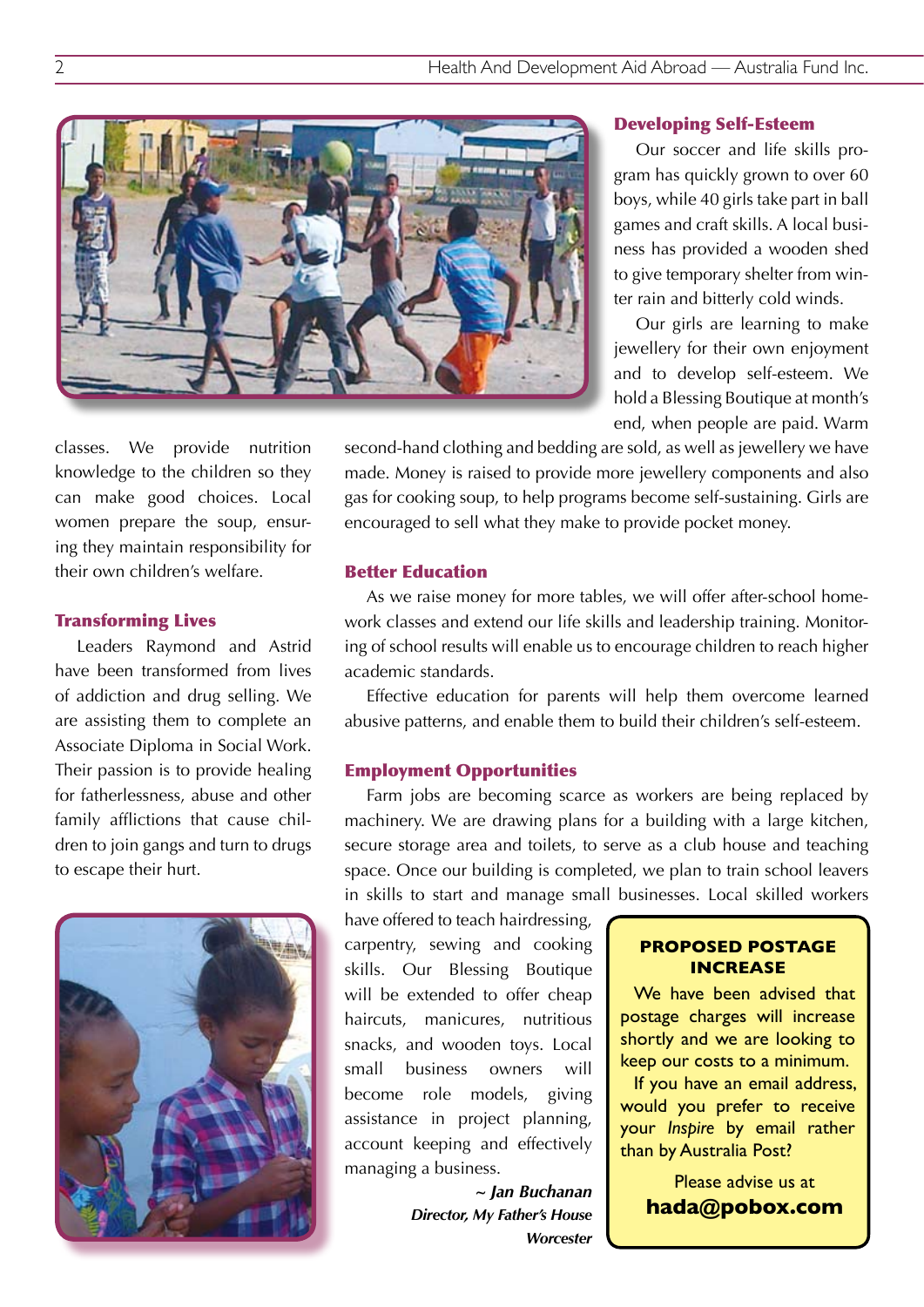

Fridge of Hope (BOH) in Siem Reap began in 2010, after the visionaries<br>moved it from Phnom Penh; the project was significantly restructured<br>then. Despite its short presence in this city, this family-focused ministry<br>now so moved it from Phnom Penh; the project was significantly restructured  $\mathbf y$  then. Despite its short presence in this city, this family-focused ministry now serves 75 families, with 107 children from the ages of seven to 16, and it's growing annually.

**The Bridge's vision is to see vulnerable and exploited children, and their families, overcome their hopelessness and find true peace and hope.**

The management team at BOH is comprised entirely of Cambodian men and women; the few expatriate staff members are involved in support roles. The management team has adapted well to the realities of the Bridge's community in Siem Reap, developing programs as needs arise.

Street Children

Children from desperately poor families often have to contribute to the family's income, and so are unable to attend school. Our qualified teachers offer grades one to three for children and teenagers who are otherwise

working or living on the street, with the aim of integrating them into the government school. To compensate for the income lost by having their child attend school, the families' financial burdens are alleviated through gifts of rice, while school supplies, uniforms, shoes, backpacks etc. are provided for the children.

These gifts are a short-term remedy however, and are not the solution. To foster financial stability, savings groups meet weekly to support one another. BOH's social workers pay regular visits to the homes of those involved with the project, providing counsel on matters like health care, domestic violence, the children's education, and the

families' economic circumstances. Regular parenting meetings (*see photo)*  are also held at the Bridge, where topics such as conflict resolution, childhood development, and healthcare are covered.

#### Chop and His Family

Many families have experienced the blessing of this holistic approach. Chop has a wife, twin boys, and a daughter, but there was a time when he was uncertain if he would get to watch them grow up. As a glasscutter his income was small, and his work was impeded by cirrhosis of the liver. His children didn't have birth certificates, making attending the government school an impossibility. As Chop's health worsened, his income decreased and he could no longer afford his rent.

Chop's wife heard about BOH, and enrolled the children. The social workers visited the family, and could see that Chop was very sick indeed. As the provincial hospital could not treat such a serious case, the Bridge arranged for him to be taken to Phnom Penh. Chop's health requires close monitoring, but has shown improvement. BOH provided the family a loan with which to build a house, and referred them to a construction NGO for the building of it. Chop now works as a night guard for an-

other NGO. The children continue to study at BOH as well as the government school — thanks to the support of the social workers. The district office has issued their birth certificates. Chop and his family have been doing well for the past four years now.

> *~ Matthew Wiebe for the Bridge of Hope team*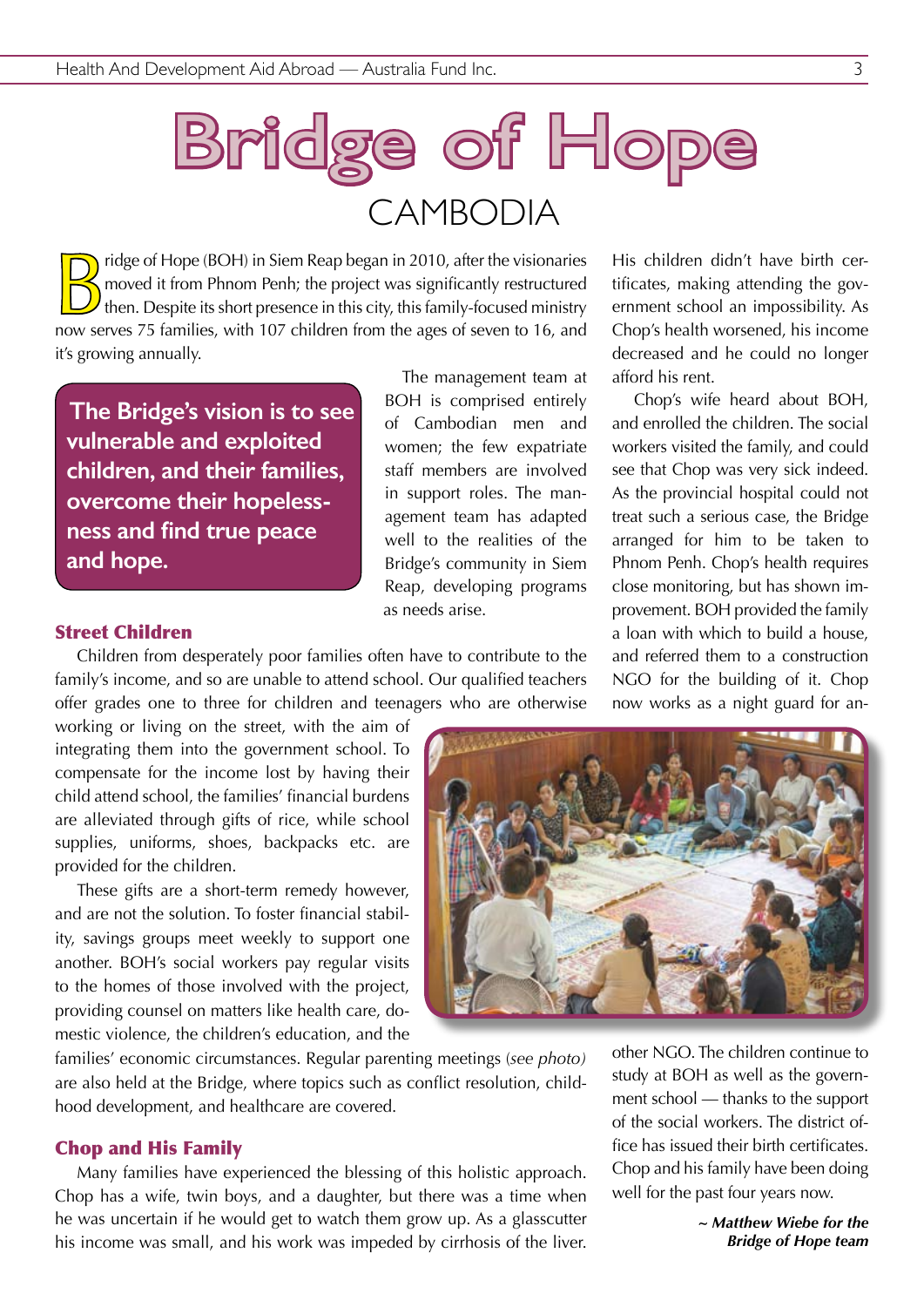# Medical Training in Africa – Now Into Asia CAMBODIA 5-10 July 2015

EDICAL Training in Africa and Asia undertook its first official workshop in Asia<br>In July 2015. This was undertaken at the<br>Khmor Soviet Friendship Hospital (KSEH) in Phnom dertook its first official workshop in Asia in July 2015. This was undertaken at the Khmer Soviet Friendship Hospital (KSFH) in Phnom Penh. Drs Judith Goh and Hannah Krause were invited to upskill the local gynaecologist in the management of women with pelvic organ prolapse. This was the first gynaecological workshop at this hospital.



**Dr Goh (R) and Dr Kyna (Head of Department) doing a ward round for the post-operative patients** 

As with many low-income countries, the average wage is about \$2 a day. Unfortunately, this means that the average woman is unable to afford prolapse surgery that costs \$250. Drs Hannah and Judith, through their work in Africa, are aware that women with significant pelvic organ prolapse suffer from significant social stigma and isolation.

Although skilled surgeons, the Cambodian gynaecologists are not familiar with the management of this

**Dr Goh gives a tutorial between surgical cases to explain the procedure**

Health And Development Aid Abroad PO Box 733, Ashmore City Qld 4214, Australia *~ Dr Judith Goh*

bedside ward rounds, and hands-on operating theatre instruction. The Cambodian doctors were very keen and enthusiastic and many attended the workshop. Materials used during the workshop were donated to the hospital to reduce the cost for the patients. Johnson & Johnson generously donated suture materials used during the operations and HADA donated surgical instruments to enable the doctors to perform ongoing surgery. Dr Judith has had correspondence

condition. The workshop involved formal lectures, informal tutorials, teaching at the outpatient clinic and

from Dr Kyna (Head of Obstetrics and Gynaecology, KSFH) since the workshop regarding advice on new patients. Dr Kyna also performed his first 'solo' vaginal hysterectomy and prolapse repair utilising the equipment and sutures left behind.

Dr Kyna is very keen for Drs Judith and Hannah to return to further upskill his team on prolapse and also on urinary incontinence. The possibility of another workshop in December has been proposed.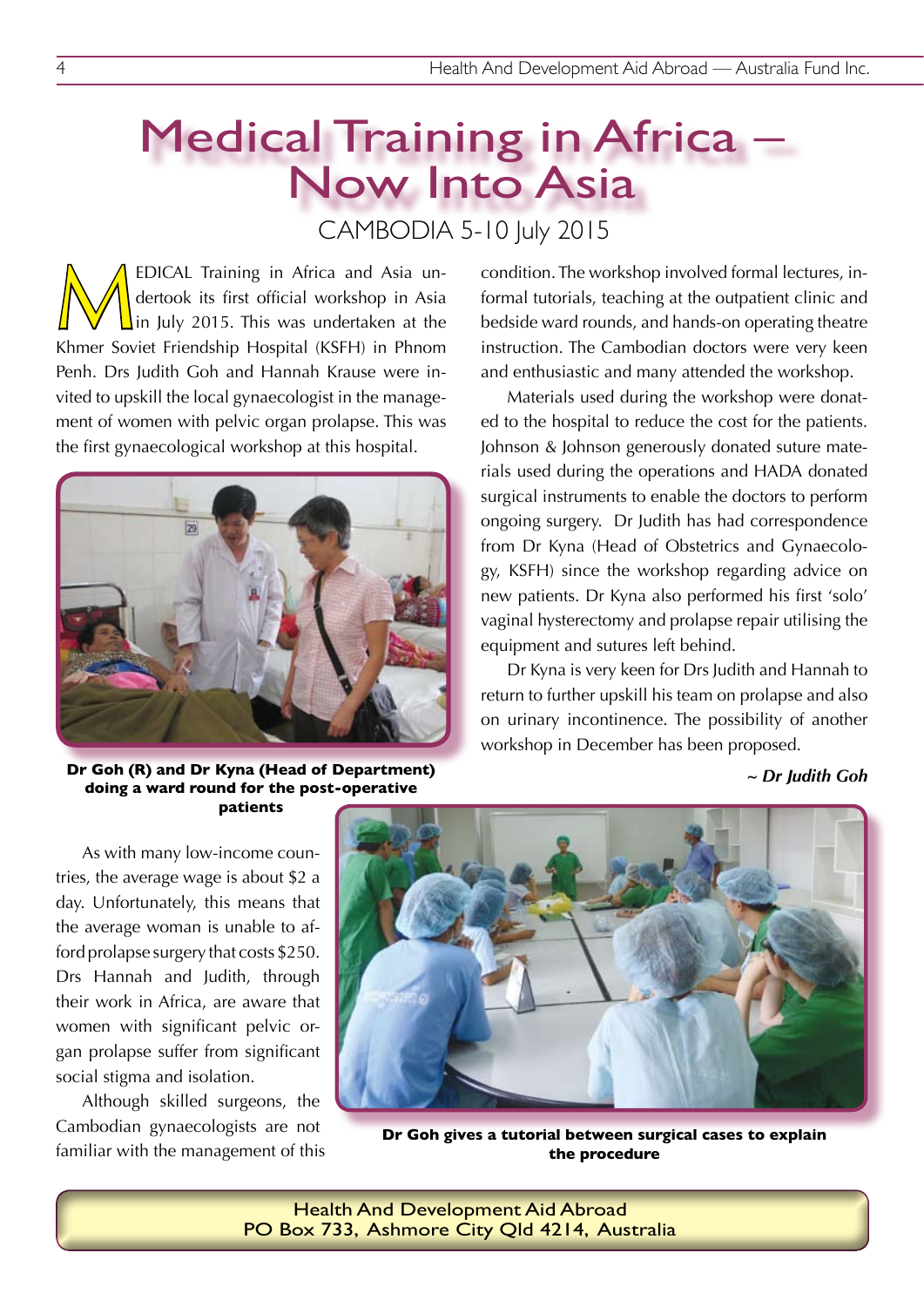

# **Current HADA Projects**

**All projects listed are approved for tax deductibility**

# **www.hada.org.au**

# *AFRICA and ASIA*

#### **Medical Training in Africa and Asia**

Manager: Dr Judith Goh

• Training African and Asian doctors in treating women with genital tract fistul [AFR-010]

#### **Library Aid International Inc**

Manager: Rodney Ziersch

• Providing books for schools. [AFR-011]

# *BANGLADESH*

#### **New Hope Ministry Bangladesh Trust**

- Rural project to help orphanage self-sufficiency [BGD-010]
- Van for Compassion School [BGD-011]

# *CAMBODIA*

#### **Siem Reap**

Manager: Cambodia Management Team

- Bridge of Hope: Working with families and communities to prevent children at risk becoming street children (or sold/ending up in prostitution). [KHM-010]
- Family Sponsorship [KHM-018]

# **Good Neighbours Pre-School**

Manager: Lee HyangSuk [KHM-017]

• A pre-school for disadvantaged children. [KHM-013]

# *CHINA*

# **Hope Of Tomorrow**

Managers: Daniel and Irene Kim [CHN-014]

• Giving hope to blind people. [CHN-013]

# *DEMOCRATIC REPUBLIC of CONGO*

# **Heal Africa, Goma**

• Equipping a new hospital. [COD-010]

# *INDIA*

#### **Maxton Strong Orphanage School, Banbassa**

Manager: Rick Shipway [IND-014] Manager: Clifton Shipway [IND-015] School Extensions [IND-016]

# *KAZAKHSTAN*

#### **HADA, Astana**

Manager: David Pichotta [KAZ-013]

- Alcoholism: Education, literature, and support groups for alcoholics and their families. [KAZ-010]
- Open Doors Community Centre: a place to gain employable skills and life skills for young adults, couples and parents. [KAZ-011]
- Valueology: assisting schools by providing materials, and teaching values to teenagers. [KAZ-012]

# *LIBERIA*

**Education for Life** [LBR-010] Manager: Sahr and Avina Andrews

• Construction of a primary school and further training of teachers.

# *MONGOLIA*

#### **Good Neighbor Society, Ulaanbaatar**

Manager: WooYoung Kim Family Development Program [MNG-010]

# **Good Neighbor Society, Uvs.**

Manager: Ernesto Casaccia [MNG-016]

• Day Care Centre. [MNG-013]

# **Good Neighbour Society — Mobile Drop-in Centre**

Manager: Corrie van der Esch [MNG-019]

• Assist homeless people in Ulaanbaatar [MNG-018]

# *MOZAMBIQUE*

• The Literacy Program: Functional literacy for rural villages [MOZ-010]

# *NEPAL*

**ACN Health Promotion** [NPL-012] Manager: Dr Julie Lincoln [NPL-011]

• Providing access to safe drinking water and toilets, improve knowledge of hygiene/sanitation, nutrition and preventable diseases.

# *SAMOA*

#### **Samoan Victim Support Group Inc**

• Healthy Babies Home [SAM-010]

#### *SIERRA LEONE* **Waterloo School**

• Teacher Training and Placement, and Amputee Clinic [SLE-011]

# *SOUTH AFRICA*

# **My Father's House Worcester**

Manager: Jan Buchanan

• A Community Centre for vulnerable teenagers [ZAF-010]

# *UGANDA*

# **100% Hope**

Manager: Trishelle Sayuuni [UGA-014]

- 100% Hope Educate: building a school. [UGA- 011]
- 100% Hope Medical Clinic: providing healthcare for children and pregnant women. [UGA-013]
- 100% Hope Homes: giving children from remote areas acces to education [UGA-015]

# **Grace Care Child Program**

Manager: Emmanuel Kanuli

• To build classrooms for orphaned/ disadvantaged children [UGA-020]

# *ZAMBIA*

# **Oasis Care Project, Ndola**

Manager: Lainah Phirl [ZMB-013] Market garden for orphanage [ZMB-010]

• Gardeners: Benson and Alison [ZMB-012]

# *DISASTER RELIEF*

- • Syrian Refugees [DIS-010]
- • Nepal Earthquake [DIS-000]